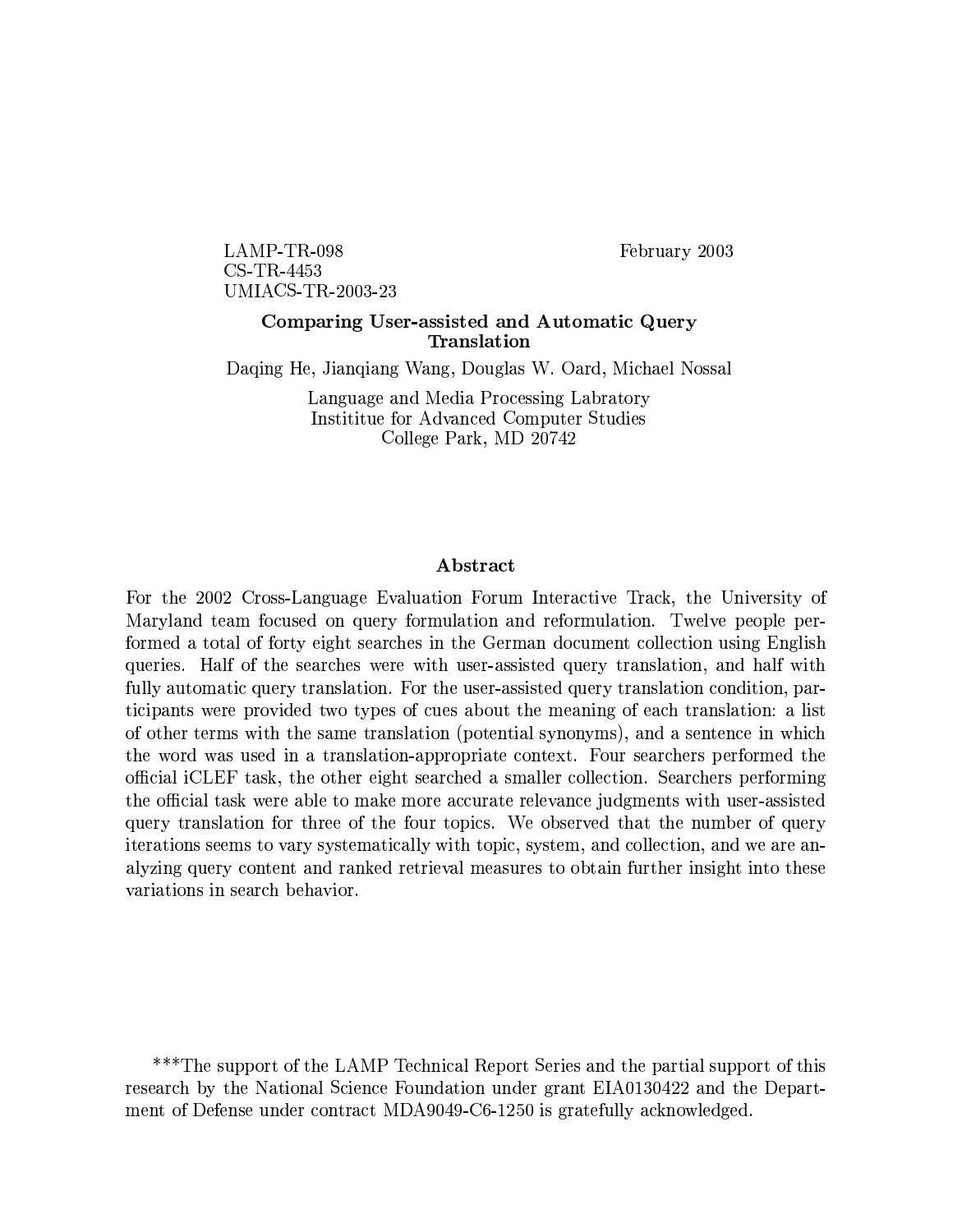| <b>Report Documentation Page</b>                                                                                                                                                                                                                                                                                                                                                                                                                                                                                                                                                                                                                                                                                                                                                                                                                                   |                                                                                                                                                                                                         |                                           |                                                    |                                                     | Form Approved<br>OMB No. 0704-0188 |  |  |
|--------------------------------------------------------------------------------------------------------------------------------------------------------------------------------------------------------------------------------------------------------------------------------------------------------------------------------------------------------------------------------------------------------------------------------------------------------------------------------------------------------------------------------------------------------------------------------------------------------------------------------------------------------------------------------------------------------------------------------------------------------------------------------------------------------------------------------------------------------------------|---------------------------------------------------------------------------------------------------------------------------------------------------------------------------------------------------------|-------------------------------------------|----------------------------------------------------|-----------------------------------------------------|------------------------------------|--|--|
| Public reporting burden for the collection of information is estimated to average 1 hour per response, including the time for reviewing instructions, searching existing data sources, gathering and<br>maintaining the data needed, and completing and reviewing the collection of information. Send comments regarding this burden estimate or any other aspect of this collection of information,<br>including suggestions for reducing this burden, to Washington Headquarters Services, Directorate for Information Operations and Reports, 1215 Jefferson Davis Highway, Suite 1204, Arlington<br>VA 22202-4302. Respondents should be aware that notwithstanding any other provision of law, no person shall be subject to a penalty for failing to comply with a collection of information if it<br>does not display a currently valid OMB control number. |                                                                                                                                                                                                         |                                           |                                                    |                                                     |                                    |  |  |
| <b>1. REPORT DATE</b><br><b>FEB 2003</b>                                                                                                                                                                                                                                                                                                                                                                                                                                                                                                                                                                                                                                                                                                                                                                                                                           | 2. REPORT TYPE                                                                                                                                                                                          |                                           |                                                    | <b>3. DATES COVERED</b><br>00-02-2003 to 00-02-2003 |                                    |  |  |
| <b>4. TITLE AND SUBTITLE</b>                                                                                                                                                                                                                                                                                                                                                                                                                                                                                                                                                                                                                                                                                                                                                                                                                                       |                                                                                                                                                                                                         |                                           | 5a. CONTRACT NUMBER                                |                                                     |                                    |  |  |
| <b>Comparing User-assisted and Automatic Query Translation</b>                                                                                                                                                                                                                                                                                                                                                                                                                                                                                                                                                                                                                                                                                                                                                                                                     |                                                                                                                                                                                                         |                                           |                                                    | <b>5b. GRANT NUMBER</b>                             |                                    |  |  |
|                                                                                                                                                                                                                                                                                                                                                                                                                                                                                                                                                                                                                                                                                                                                                                                                                                                                    |                                                                                                                                                                                                         |                                           | 5c. PROGRAM ELEMENT NUMBER                         |                                                     |                                    |  |  |
| 6. AUTHOR(S)                                                                                                                                                                                                                                                                                                                                                                                                                                                                                                                                                                                                                                                                                                                                                                                                                                                       |                                                                                                                                                                                                         |                                           | <b>5d. PROJECT NUMBER</b>                          |                                                     |                                    |  |  |
|                                                                                                                                                                                                                                                                                                                                                                                                                                                                                                                                                                                                                                                                                                                                                                                                                                                                    |                                                                                                                                                                                                         |                                           | <b>5e. TASK NUMBER</b>                             |                                                     |                                    |  |  |
|                                                                                                                                                                                                                                                                                                                                                                                                                                                                                                                                                                                                                                                                                                                                                                                                                                                                    |                                                                                                                                                                                                         |                                           |                                                    | <b>5f. WORK UNIT NUMBER</b>                         |                                    |  |  |
|                                                                                                                                                                                                                                                                                                                                                                                                                                                                                                                                                                                                                                                                                                                                                                                                                                                                    | 7. PERFORMING ORGANIZATION NAME(S) AND ADDRESS(ES)<br>Language and Media Processing Laboratory, Institute for Advanced<br><b>Computer Studies, University of Maryland, College Park, MD, 20742-3275</b> |                                           | 8. PERFORMING ORGANIZATION<br><b>REPORT NUMBER</b> |                                                     |                                    |  |  |
|                                                                                                                                                                                                                                                                                                                                                                                                                                                                                                                                                                                                                                                                                                                                                                                                                                                                    | 9. SPONSORING/MONITORING AGENCY NAME(S) AND ADDRESS(ES)                                                                                                                                                 |                                           | 10. SPONSOR/MONITOR'S ACRONYM(S)                   |                                                     |                                    |  |  |
|                                                                                                                                                                                                                                                                                                                                                                                                                                                                                                                                                                                                                                                                                                                                                                                                                                                                    |                                                                                                                                                                                                         | 11. SPONSOR/MONITOR'S REPORT<br>NUMBER(S) |                                                    |                                                     |                                    |  |  |
| 12. DISTRIBUTION/AVAILABILITY STATEMENT                                                                                                                                                                                                                                                                                                                                                                                                                                                                                                                                                                                                                                                                                                                                                                                                                            | Approved for public release; distribution unlimited                                                                                                                                                     |                                           |                                                    |                                                     |                                    |  |  |
| <b>13. SUPPLEMENTARY NOTES</b>                                                                                                                                                                                                                                                                                                                                                                                                                                                                                                                                                                                                                                                                                                                                                                                                                                     |                                                                                                                                                                                                         |                                           |                                                    |                                                     |                                    |  |  |
| 14. ABSTRACT                                                                                                                                                                                                                                                                                                                                                                                                                                                                                                                                                                                                                                                                                                                                                                                                                                                       |                                                                                                                                                                                                         |                                           |                                                    |                                                     |                                    |  |  |
| <b>15. SUBJECT TERMS</b>                                                                                                                                                                                                                                                                                                                                                                                                                                                                                                                                                                                                                                                                                                                                                                                                                                           |                                                                                                                                                                                                         |                                           |                                                    |                                                     |                                    |  |  |
| 16. SECURITY CLASSIFICATION OF:                                                                                                                                                                                                                                                                                                                                                                                                                                                                                                                                                                                                                                                                                                                                                                                                                                    |                                                                                                                                                                                                         | 17. LIMITATION OF                         | 18. NUMBER                                         | 19a. NAME OF                                        |                                    |  |  |
| a. REPORT<br>unclassified                                                                                                                                                                                                                                                                                                                                                                                                                                                                                                                                                                                                                                                                                                                                                                                                                                          | b. ABSTRACT<br>unclassified                                                                                                                                                                             | c. THIS PAGE<br>unclassified              | <b>ABSTRACT</b>                                    | OF PAGES<br><b>RESPONSIBLE PERSON</b><br>16         |                                    |  |  |

**Standard Form 298 (Rev. 8-98)**<br>Prescribed by ANSI Std Z39-18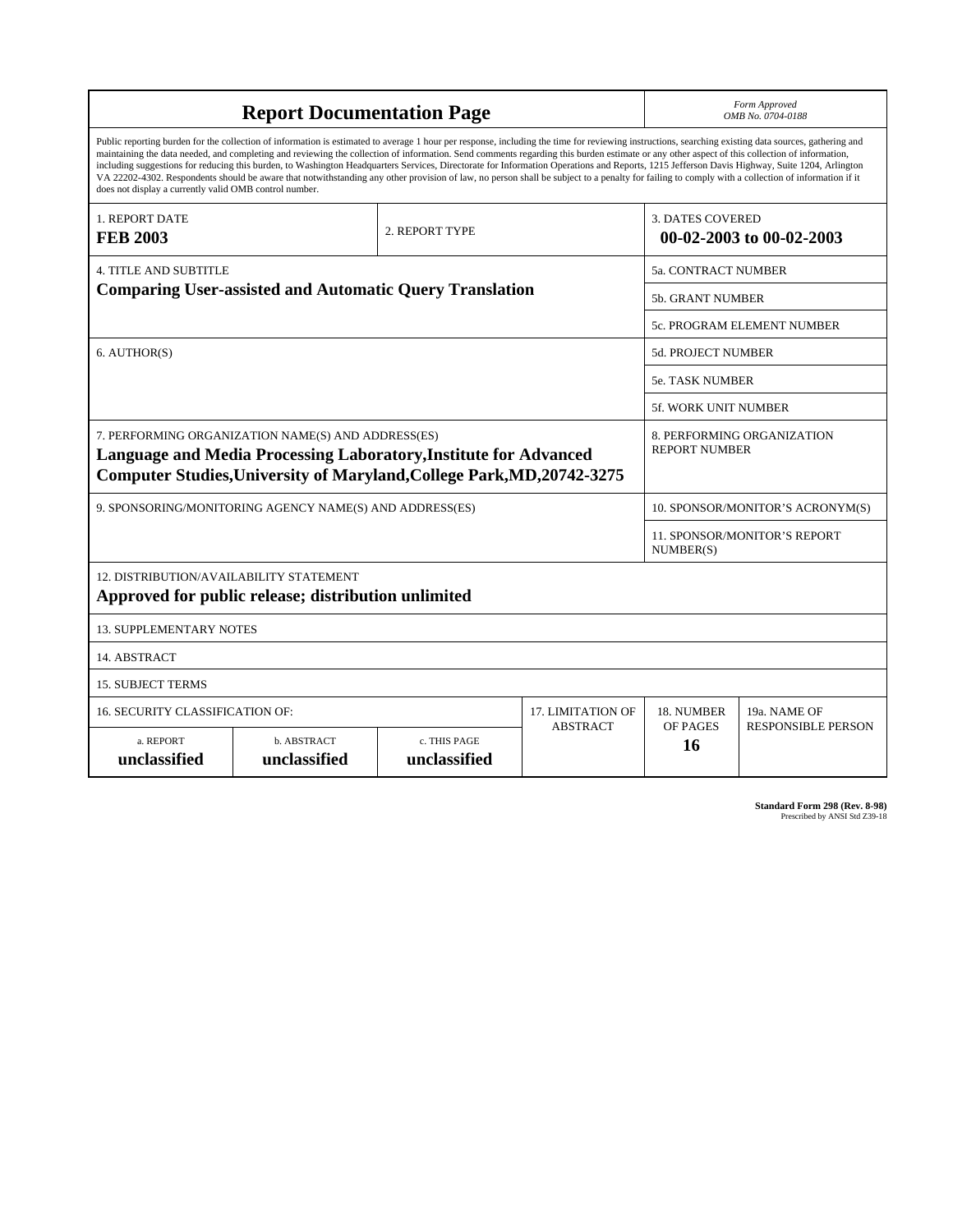# Comparing User-assisted and Automatic Query Translation

Daqing He<sup>1</sup>, Jianqiang Wang<sup>2</sup>, Douglas W. Oard<sup>2</sup>, Michael Nossal<sup>1</sup>

1 Institute for Advanced Computer Studies University of Maryland, College Park, MD 20742 USA {daqingd,nossal}@umiacs.umd.edu <sup>2</sup> College of Information Studies & Institute for Advanced Computer Studies University of Maryland, College Park, MD 20742 USA {wangjq,oard}@glue.umd.edu

Abstract. For the 2002 Cross-Language Evaluation Forum Interactive Track, the University of Maryland team focused on query formulation and reformulation. Twelve people performed a total of forty eight searches in the German document collection using English queries. Half of the searches were with user-assisted query translation, and half with fully automatic query translation. For the user-assisted query translation condition, participants were provided two types of cues about the meaning of each translation: a list of other terms with the same translation (potential synonyms), and a sentence in which the word was used in a translationappropriate context. Four searchers performed the official iCLEF task, the other eight searched a smaller collection. Searchers performing the official task were able to make more accurate relevance judgments with user-assisted query translation for three of the four topics. We observed that the number of query iterations seems to vary systematically with topic, system, and collection, and we are analyzing query content and ranked retrieval measures to obtain further insight into these variations in search behavior.

# 1 Introduction

Interactive Cross Language Information Retrieval (CLIR) is an iterative process in which searcher and system collaborate to find documents that satisfy an information need, regardless of whether they are written in the same language as the query. Humans and machines bring complementary strengths to this process. Machines are excellent at repetitive tasks that are well specified; humans bring creativity and exceptional pattern recognition capabilities. Properly coupling these capabilities can result in a synergy that greatly exceeds the ability of either human or machine alone. The design of the fully automated components to support cross-language searching (e.g., structured query translation and ranked retrieval) has been well researched, but achieving true synergy requires that the machine also provide tools that will allow its human partners to exercise their skills to the greatest possible degree. Such tools are the focus of our work in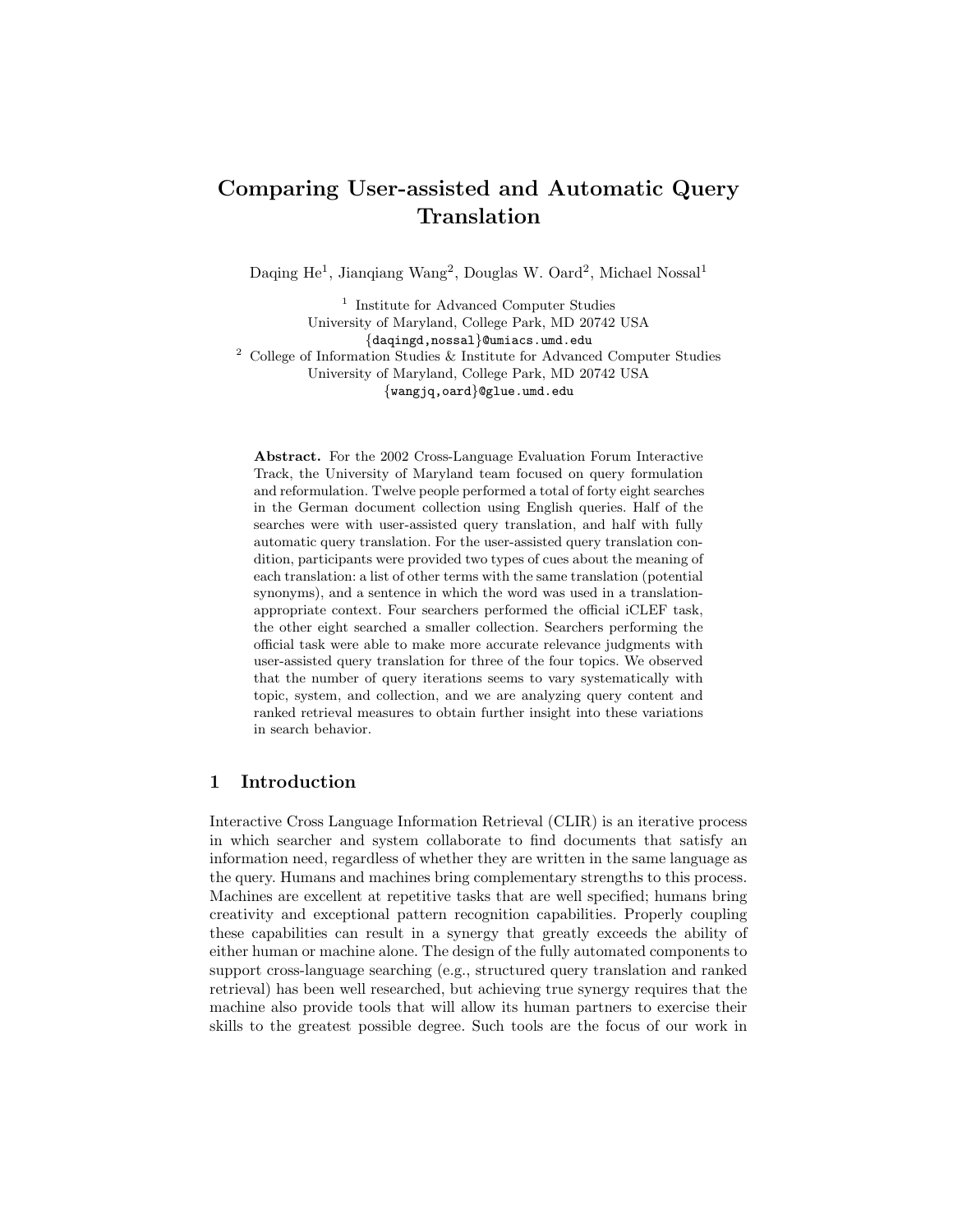the Cross-Language Evaluation Forum's (CLEF) interactive track (iCLEF). In 2001, we began by exploring support for document selection [5]. This year, our focus is on query formulation.

Cross-language retrieval techniques can generally be classified as query translation, document translation, or interlingual designs [2]. We adopted a query translation design because the query translation stage provides an additional interaction opportunity not present in document translation based systems. Our searchers first formulate a query in English, then the system translates that query into the document language (German, in our case). The translated query is used to search the document collection, and a ranked list of document surrogates (first 40 words, in our case) is displayed. The searcher can examine individual documents, and can optionally repeat the process by reformulating the query. Although there are only three possible interaction points (query formulation, query translation, and document selection), the iterative nature of the process introduces significant complexity. We therefore performed extensive exploratory data analysis to understand how searchers employ the systems that we provided.

Our study was motivated by the following questions:

- 1. What strategies do searchers apply when formulating their initial query and when reformulating that query? In what ways do their strategies differ from those used in monolingual applications? How do individual differences in subject knowledge, language skills, search experience, and other factors affect this process?
- 2. What information do searchers need when reformulating their query, and how do they obtain that information?
- 3. Can searchers find documents more effectively if we give them some degree of control over the query translation process? Do searchers prefer to exercise control over the query translation process? What reasons do they give for their preference?
- 4. What measures can best illuminate the effect of interactive query reformulation on retrieval effectiveness?

These questions are, of course, far to broad to be answered completely by any single experiment. For the experiments reported in this paper, we chose to provide our searchers with two variants on a single retrieval system, one with support for interaction during query translation (which we call "manual"), and the other with fully automatic query translation (which we call "auto"). This design allowed us to test a hypothesis derived from our third question above. We relied on observations, questionnaires, semi-structured interviews, and exploratory data analysis to augment the insight gained through hypothesis testing, and to begin our exploration of the other questions.

In the next section, we describe the design of our system. Section 3 then describes our experiment, and Section 4 presents the results that we obtained. Section 5 concludes the paper with a brief discussion of future work.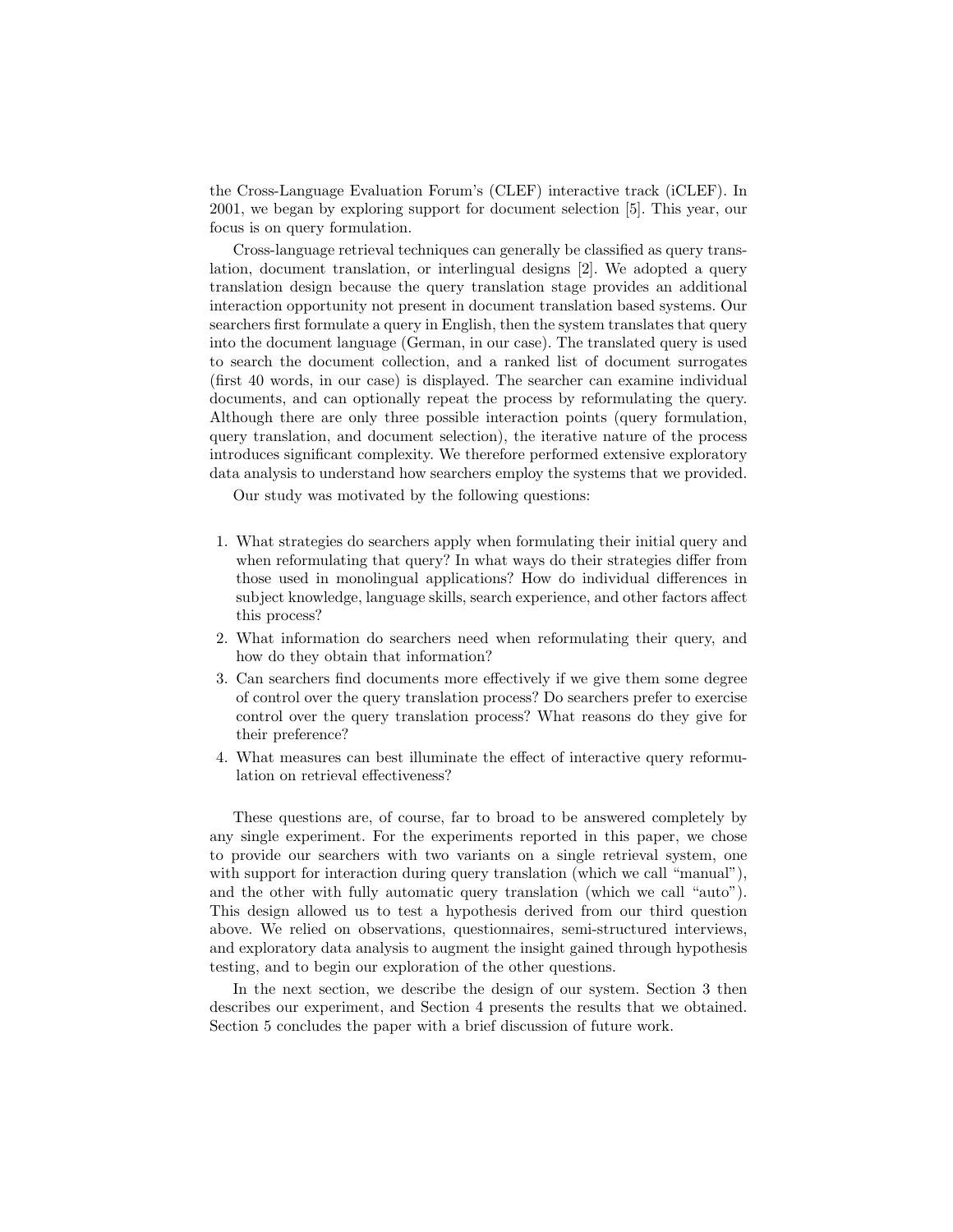## 2 System Design

In this section, we describe the resources that we used, the design of our crosslanguage retrieval system, and our user interface design.

#### 2.1 Resources

We chose English as the query language and German as the document language because our population of potential searchers was generally skilled in English but not German. The full German document collection contained 71,677 news stories from the Swiss News Agency (SDA) and 13,979 new stories from Der-Spiegel. We used the German-to-English translations provided by the iCLEF organizers for construction of document surrogates (for display in a ranked list) and for display of full document translations (when selected for viewing by the searcher). The translations were created using Systran Professional 3.0.

We obtained a German-English bilingual term list from the Chemnitz University of Technology <sup>3</sup> , and used the German stemmer from the "snowball" project <sup>4</sup> . Our Keyword in Context (KWIC) technique requires parallel (i.e., translation-equivalent) German/English texts – we obtained those from the Foreign Broadcast Information Service (FBIS) TIDES data disk, release 2.

#### 2.2 CLIR System

We used the InQuery text retrieval system (version 3.1p1) from the University of Massachusetts, along with locally implemented extensions to support crosslanguage retrieval between German and English. We used Pirkola's structured query technique for query translation [4], which aggregates German term frequencies and document frequencies separately before computing the weight for each English query term. This tends to suppress the contribution to the ranking computations of those English terms that have at least one translation that is a common German word (i.e., that occurs in many documents). For the automatic condition, all known translations were used. For the manual condition, only translations selected by the searcher were used. We employed a backoff translation strategy to maximize the coverage of the bilingual term list [3]. If no translation was found for the surface form of an English term, we stemmed the term (using the Porter stemmer) and tried again. If that failed, we also stemmed the English side of the bilingual term list and tried a third time. If that still failed, we treated the untranslated term as its own translation in the hope that it might be a proper name.

#### 2.3 User Interface Design

For our automatic condition, we adopted an interface design similar to that of present Web search engines. Searchers entered English query terms in an oneline text field, based on their understanding of a full CLEF topic description

<sup>3</sup> http://dict.tu-chemnitz.de/

<sup>4</sup> http://snowball.sourceforge.net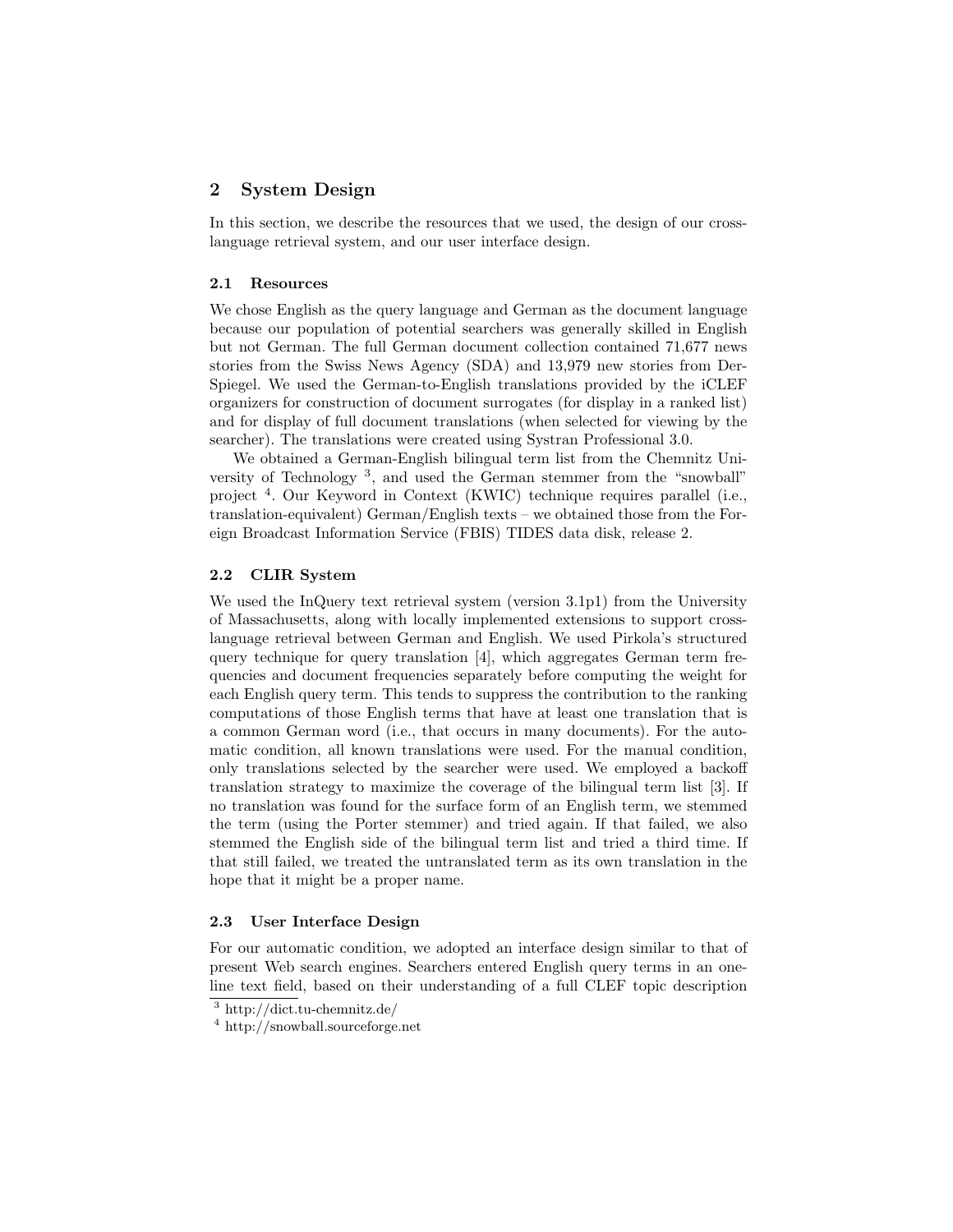(title, description, and narrative). We provided that topic description on paper in order to encourage a more natural query formulation process than might have not been the case if cut-and-paste from the topic description were available. When the search button was clicked, a ranked list of document surrogates was displayed below the query field, thus allowing the query to serve as context when interpreting the ranked list. Ten surrogates were displayed simultaneously as a page, and up to 10 pages (in total 100 surrogates) could be viewed by clicking "next" button. Our surrogates consisted of the first 40 words in the TEXT field of the translated document. English words in the surrogate that shared a common stem with any query term (using the Porter stemmer) were highlighted in red. See Figure 1 for an illustration of the automatic user interface.

| 题 UMD Interactive Cross Language Evaluation Forum, 2002                                                                                                                                                                       |          |       |
|-------------------------------------------------------------------------------------------------------------------------------------------------------------------------------------------------------------------------------|----------|-------|
| Collections Configure Display Dictionaries Help                                                                                                                                                                               |          |       |
| Orranz Furnpism compaigns racism ethnic religious immigrants                                                                                                                                                                  | Search   | Reset |
| Searth Results                                                                                                                                                                                                                |          |       |
| 1 Berne, 25 May (sda) the Upper House of Parliament supports the objectives that national carinoaren against racingism. It is ready, all possi-<br>Council of Europe the action of the working group that Youth               |          |       |
| a In the small urban villa at the Museumplein in Amsterdam took 11 1987 one of the largest German tax affairs their beginning. Here **time-o<br>Sunpark sport B. V. Steffis income before that German treasury. Nut/mother of |          |       |
| 3 Islamabad, 26th dec. (sda/afp) the authorities of Pakistan have that on Monday Indian Consulate General in Karachi closed. To the reason<br>affairs of Pakistan Naimuddin Sheikh India is into unrests in                   |          |       |
| a Deme, 31 January (sda) eight months before the popular vote has itself on Monday in Berne the Swiss federal committee " to the anti-racin,<br>all parties are, likewise involved employers and Trade unions as well as      |          |       |
| 5 Berne, 7 September (sda) the Upper House of Parliament endorses an active participation that Switzerland at the European youth campai<br>intolerance. It is ready, so rapidly as possible the necessary decisions to        |          |       |
| is. Geneva, 9 March (sda) the UN human right commission has on Wednesday for the first time a resolution against the racingism generally as<br>the racingism against Arabs and against black ones discharges. Before one      |          |       |
| 7 Zurich, 26 October (sda) the boy LdU does not want Scientologen in its Rows. Executive committee and presidency have one in the statute<br>imported, like JLdU vice-president Roland Tschaeppeler on Wednesday              |          |       |
| a Yes: Allenspach (7LI), Aregger (LU), Bezzola (GR), Bonny (), Buehrer (SLI), Camponovo (TI), Cavadini (TI), Chevallaz (VD), Cincera (7LI), C<br>couch pin (VS). Dettling (sp). Fischer sea gene (AG). Frey (NF). Fritschi    |          |       |
| o. St. Gallen, 26 August (sda) of members of FDP of the city pc. Gallen have that Party exclusion of the pc. Galler of physician and opponent of<br>walter Fischbacher requests I ike it in one Report of Friday is called.   |          |       |
| 10 St. Callen, 26 August (sda) of members of EDP of the city pc. Callen have that Party exclusion of the pc. Caller of physician and opponent (<br>walter I ischbacher requests. Like it in one Report of I ridav is called.  |          |       |
|                                                                                                                                                                                                                               |          |       |
|                                                                                                                                                                                                                               |          |       |
|                                                                                                                                                                                                                               |          |       |
|                                                                                                                                                                                                                               |          |       |
|                                                                                                                                                                                                                               |          |       |
|                                                                                                                                                                                                                               |          |       |
|                                                                                                                                                                                                                               | Previous | Next  |

Fig. 1. User interface, automatic condition.

Each surrogate is labeled with a numeric rank  $(1, 2, 3, \ldots)$ , which is displayed as a numbered button to the left of the surrogate. If the searcher selected the button, the full text of that document would be displayed in a separate window, with query terms highlighted in the same manner. In order to provide context, we repeated the numeric rank and the surrogate at the top of the document examination window. Figure 2 illustrates a document examination window.

We collected three types of information about relevance judgments. First, searchers could indicate whether the document was not relevant ("N"), somewhat relevant ("S"), or highly relevant ("H"). A fourth value, "?" (indicating unjudged), was initially selected by the system. Second, searchers could indicate their degree of confidence in their judgment as low ("L"), medium ("M"), or high ("H"), with a fourth value ("?") being initially selected by the system.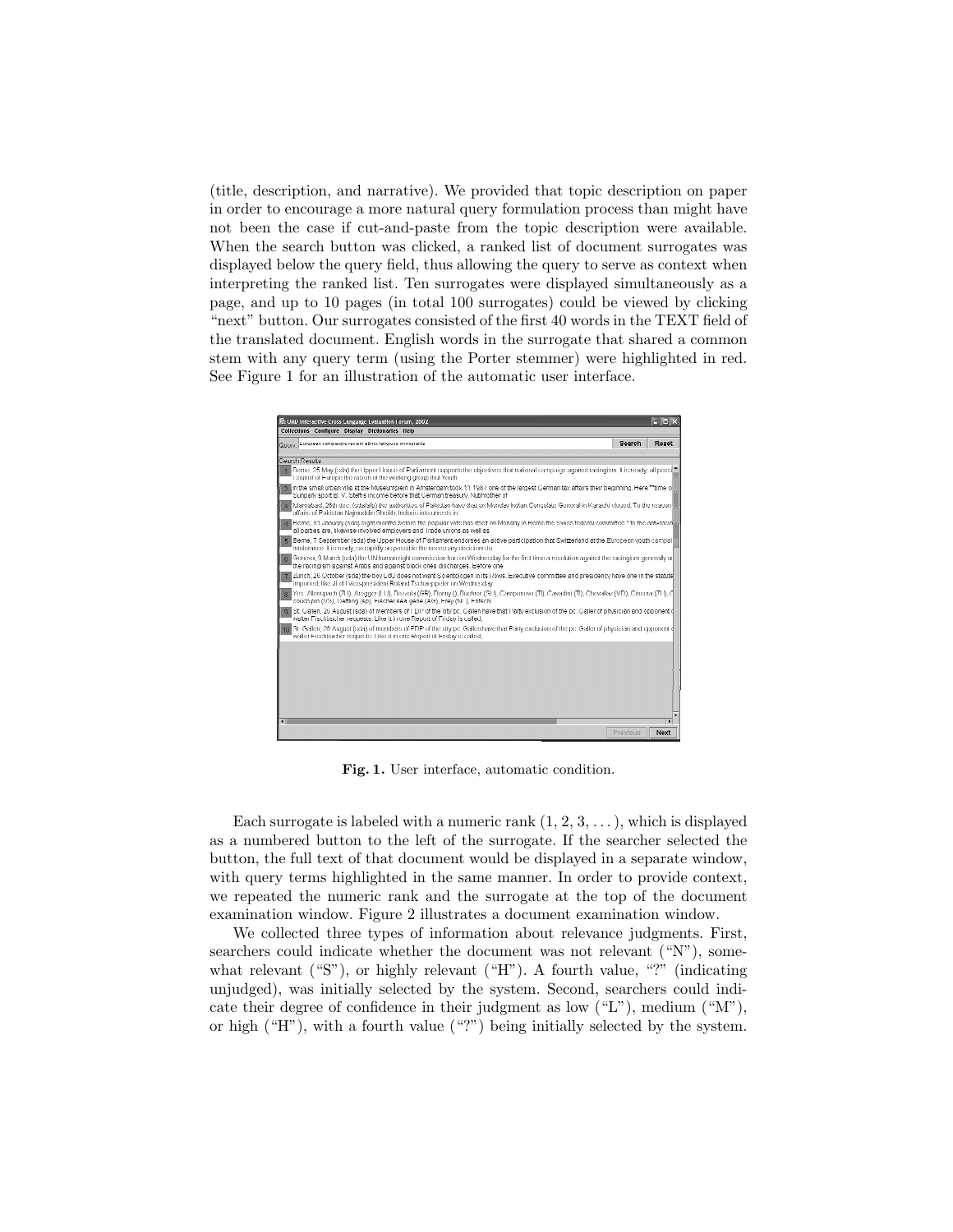Both relevance judgments and confidence values were recorded incrementally in a log file. Searchers could record relevance judgments and confidence values in either the main search window or in a document examination window (when that window was displayed). Finally, we recorded the times at which documents were selected for examination and the times at which relevance judgments for those documents were recorded. This allowed us to later compute the (approximate) examination time for each document. For documents that were judged without examination (e.g., based solely on the surrogate), we assigned zero as the examination time.



Fig. 2. Document examination window.

For the manual interface, we used a variant of the same interface with two additional items: 1) term-by-term control over the query translation process, and 2) a summary of the translations chosen for all query terms. We used a tabbed pane to allow the user to examine alternative translations for one English query term at a time. Each possible translation was shown on a separate line, and a check-box to the left of each line allowed the user to deselect or reselect that translation. All translations were initially selected, so the manual and automatic conditions would be identical if the user did not deselect any translation.

Since we designed our interface to support searchers with no knowledge of German, we provided cues in English about the meaning of each German translation. For these experiments, searchers were able to view two types of cues: (1) back translation, and (2) Keyword In Context (KWIC). Each was created automatically, using techniques described below. Searchers were able to alternate between the two types of cues using tabs. The query translation summary area provided additional context for interpretation of the ranked list, simultaneously showing all selected translations (with one back translation each). In order to emphasize that two steps were involved (query translation, followed by search), we provided both "translate query" and "search" buttons. All other functions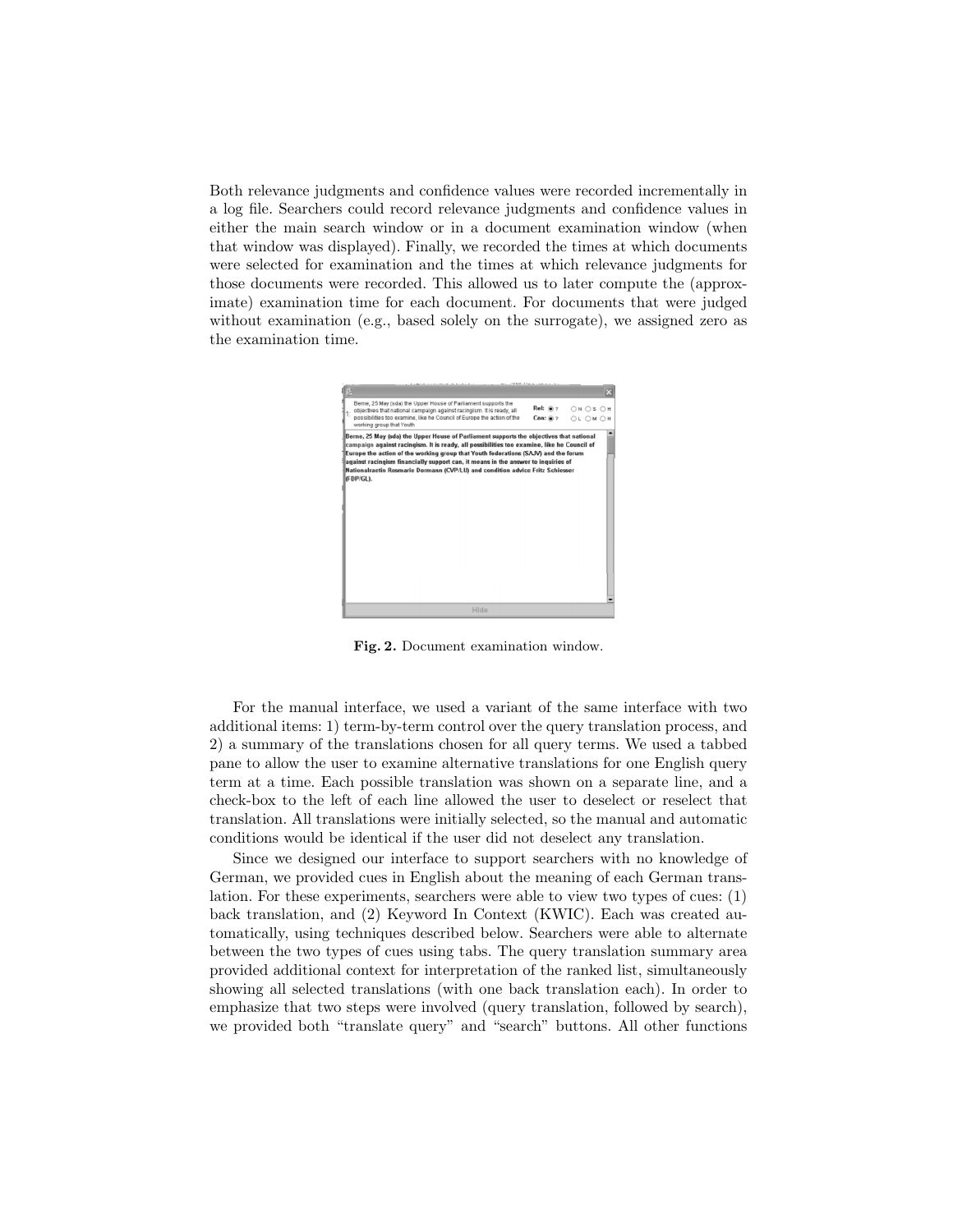were identical to the automatic condition. Figure 3 illustrates the user interface for the manual condition.

| Change 1 stripsen cempaigns neaven effect religious immigrants                                                                                                                                                                                   |                                |  | Translate<br>Reset    |  |
|--------------------------------------------------------------------------------------------------------------------------------------------------------------------------------------------------------------------------------------------------|--------------------------------|--|-----------------------|--|
| Query Terms: (European) campaigns (racism) ethnic (religious) immigrants                                                                                                                                                                         |                                |  |                       |  |
| Dictionanes: Cerman One KWIC                                                                                                                                                                                                                     | Clear All                      |  | Select All            |  |
| glaubig believer, believers, creditor, more religious, med religious                                                                                                                                                                             |                                |  |                       |  |
| m religios: religiously                                                                                                                                                                                                                          |                                |  |                       |  |
| 11 religios religiously                                                                                                                                                                                                                          |                                |  |                       |  |
| $-$ religios:                                                                                                                                                                                                                                    |                                |  |                       |  |
| m fromm, audiv, piece, piecely, piecely, audier                                                                                                                                                                                                  |                                |  |                       |  |
| pp gewessenhalt sedukus, precise, conscierírous, talhful, conscierírousticas;                                                                                                                                                                    |                                |  |                       |  |
| Query Translation:                                                                                                                                                                                                                               |                                |  |                       |  |
| ethnicf(ethnisch: ethnical))<br>reliatous!                                                                                                                                                                                                       |                                |  |                       |  |
| Immlgrans/Grimwanderer, immigrant)                                                                                                                                                                                                               |                                |  | Search                |  |
|                                                                                                                                                                                                                                                  |                                |  |                       |  |
| Search Results<br>Floring 25 May (cda) the Upper House of Parliament supports the objectives that regional carrierien against racingism. It is ready all possibilities too examine. Ble he                                                       | Ref: 06 y                      |  | ON OS OH.             |  |
| Council of Furone the action of the working group that Youth                                                                                                                                                                                     | Contractor                     |  | OF OR OIL             |  |
| In the small urban villa at the Museumplein in Arraterdam took 11 1997 one of the largest German tax affairs their beginning. Here "time-out" hide the company Sunpark                                                                           | Rob as y                       |  | ON OS OH              |  |
| sport B. V. Steffis income before that German treasury. Natimativer of                                                                                                                                                                           | Contration                     |  | OF OR OIL             |  |
| y Elemened, 20th doc. (sdate(p) the authorities of Pakistan have that on Monday Indian Consulate General in Karachi closed. To the reason that caid a minister of foreign<br>affairs of Pakistan Najmuddin Sheikh, India is into unrests in      | Rob as y<br>Contractor         |  | ON ON ON<br>OF OR OIL |  |
| a Reme 31 January (edg) eight months before the popular vote has it set on Monday in Berne the Swiss federal committee " to the anti-racingism law" presented. Nearly                                                                            | Rob as y                       |  | ON ON ON              |  |
| all parties are likewise involved employers and Trade unions as well as:                                                                                                                                                                         | Contractor                     |  | OF OR OIL             |  |
| Reflection 2. September (sda) the Upper House of Partiament endorses an active participation that Svitzerland at the European youth campaign against racingism and                                                                               | Rob as y<br>Contractor         |  | ON ON ON              |  |
| intolecance. It is reache car rapidly as possible the measurem decisions to                                                                                                                                                                      |                                |  | OL ON OIL             |  |
| Geneva, 9 March (sda) the UN human right commission has on Wednesday for the first time a recolution against the nacingism generally as well as the Antisemitismus,<br>the racingism against Arabs and against black ones discharuce. Before one | Rob as y<br>Concilio >         |  | ON OS OH<br>OF OM OIL |  |
| Zurich, 26 October (oda) the boy LdU does not want Scientologen in its Rows. Executive committee and precidency have one in the statutes hearmpatability rule                                                                                    | Red: pay                       |  | ON ON OH              |  |
| imported, like JL dt I wos president Roland Tradiaeppeler on Wixtine aby-                                                                                                                                                                        | Concast >                      |  | OF OW OIL             |  |
| Yes: Allerspach (7H), Aresper (H1), Frozola (GR), Bonny (), Flusher (SH), Camponove (FI), Cavadini (FI), Chevalise (VD), Cincera (7H), Comby (VS), Comse (RS),                                                                                   | Rod: pay                       |  | ON OV OH              |  |
| couch pin (VS), Delltrig (sp), Headler sexugene (AG), Hey (NL), Frilschi                                                                                                                                                                         | Concast ><br><b>Red: (4)</b> V |  | OF OW OIL<br>ON ON OH |  |
| S. Gallen, 26 August (sda) of members of EDP of the city pc. Gallen have that Party exclusion of the pc. Galler of physician and opponent of the Anti-radiogism of law<br>waller Fischbacher requests 1 de il mone Report of Endavis is fled.    | Concast >                      |  | OF OW OIL             |  |
| 11 St. Gallen, 26 August (sda) of members of EDP of the city pc. Gallen have that Party contizion of the pc. Galler of physician and opponent of the Anti-racingem of law                                                                        | Ref: N/7                       |  | ON OV OR              |  |
| waller Finabbactics requests. I do if in one Report of Enday is called.                                                                                                                                                                          | Concilio >                     |  | OF ON OIL             |  |

Fig. 3. User interface, manual condition.

| 懸 UMD Interactive Cross-Language Evaluation Forum, 2002                             |
|-------------------------------------------------------------------------------------|
| Collections Configure Display Dictionaries Help                                     |
| Query. European campaigns racism ethnic religious immigrants                        |
| Query Terms: (European campaigns racism ethnic freligious immigrants                |
| Dictionaries: German-One KWIC                                                       |
| glāubig: believer, believers, creditor, more religious, most religious              |
| religiõs: religiously                                                               |
| religiõs: religiously                                                               |
| religõs:                                                                            |
| fromm: godly, pious, piously, piously, godlier                                      |
| <b>gewissenhaft</b> : sedulous, precise, conscientious, faithful, conscientiousness |
|                                                                                     |

Fig. 4. Back translations of "religious."

Back Translation Ideally, we would prefer to provide the searcher with English definitions for each German translation alternative. Dictionaries with these types of definitions do exist for some language pairs (although rights management considerations may limit their availability in electronic form), but bilingual term lists are much more easily available. What we call "back translations" are English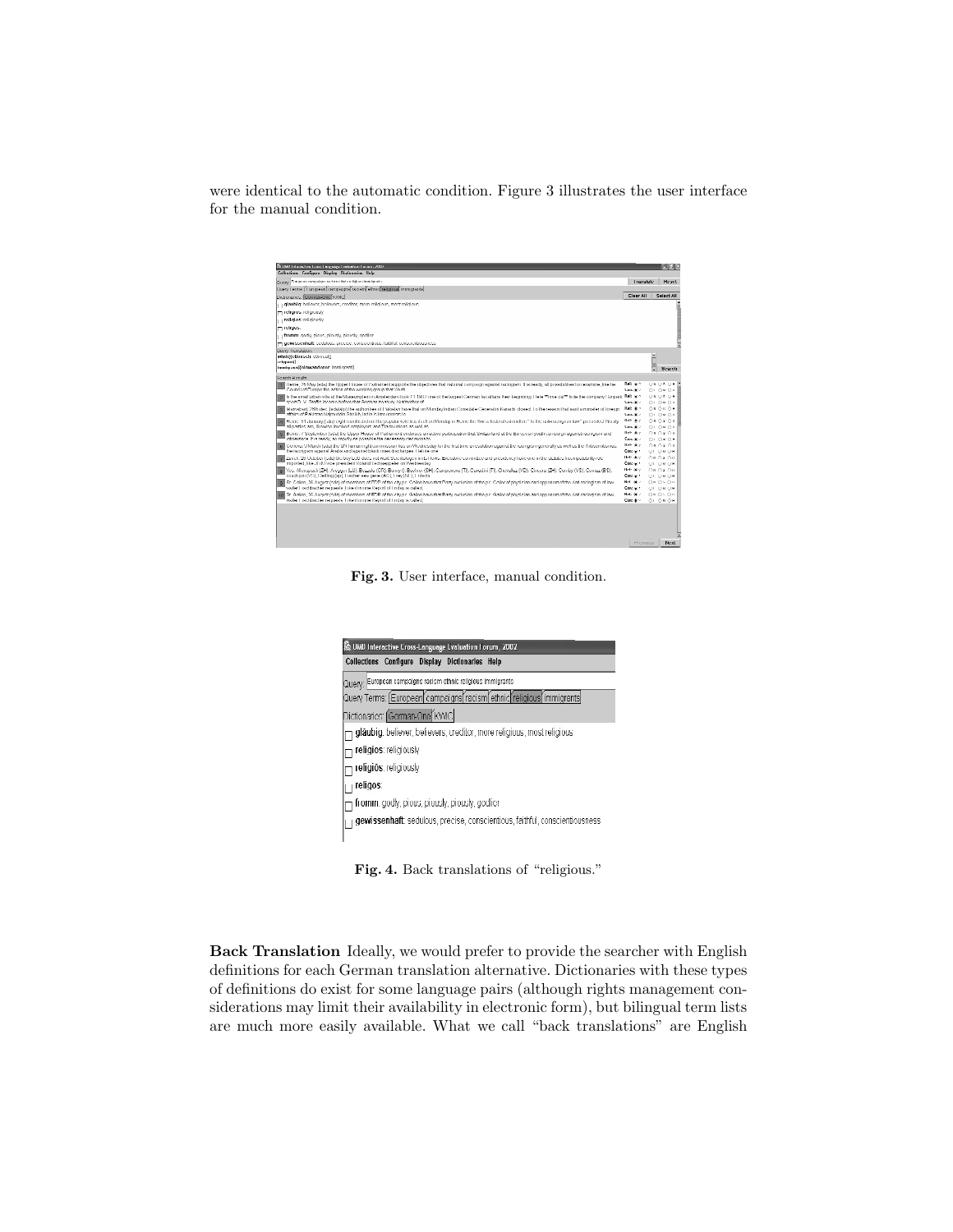terms that share a specific German translation, something that we can determine with a simple bilingual term list. For example, the English word religious has several German translations in the term list that we used, two of which are fromm and gewissenhaft. Looking in the same term list for cues to the meaning of fromm, we see that it can be translated into English as religious, godly, pious, piously, or godiler. Thus fromm seems to clearly correspond to the literal use of religious. By contrast, gewissenhaft's back translations are religious, sedulous, precise, conscientious, faithful, or conscientiousness. This seems as if it might correspond with a more figurative use of religious, as in "he rode his bike to work religiously." Of course, many German translations will themselves have multiple senses, so detecting a reliable signal in the noisy cues provided by back translation sometimes requires common-sense reasoning. Fortunately, that is a task for which human are uniquely well suited. The original English term will always be its own back translation, so we supress its display. Sometimes this results in an empty (and therefore uninformative) set of back translations. Figure 4 shows the back translation display for "religious" in our manual condition.



Fig. 5. Constructing cross-language KWIC using a sentence-aligned parallel corpus.

Keyword in Context One way to compensate for the weaknesses of back translation is to draw additional evidence from examples of usage. In keeping with the common usage in monolingual contexts [1], we call this approach "keyword in context" or "KWIC." For each German translation of an English term, our goal is to find a brief passage in which the English term is used in a manner appropriate to the translation in question. To do this, we started with a collection of document pairs that are translations of each other. We used German news stories that had previously been manually translated into English by the Foreign Broadcast Information Service (FBIS) and distributed as a standard research corpus. We segmented the FBIS documents into sentences using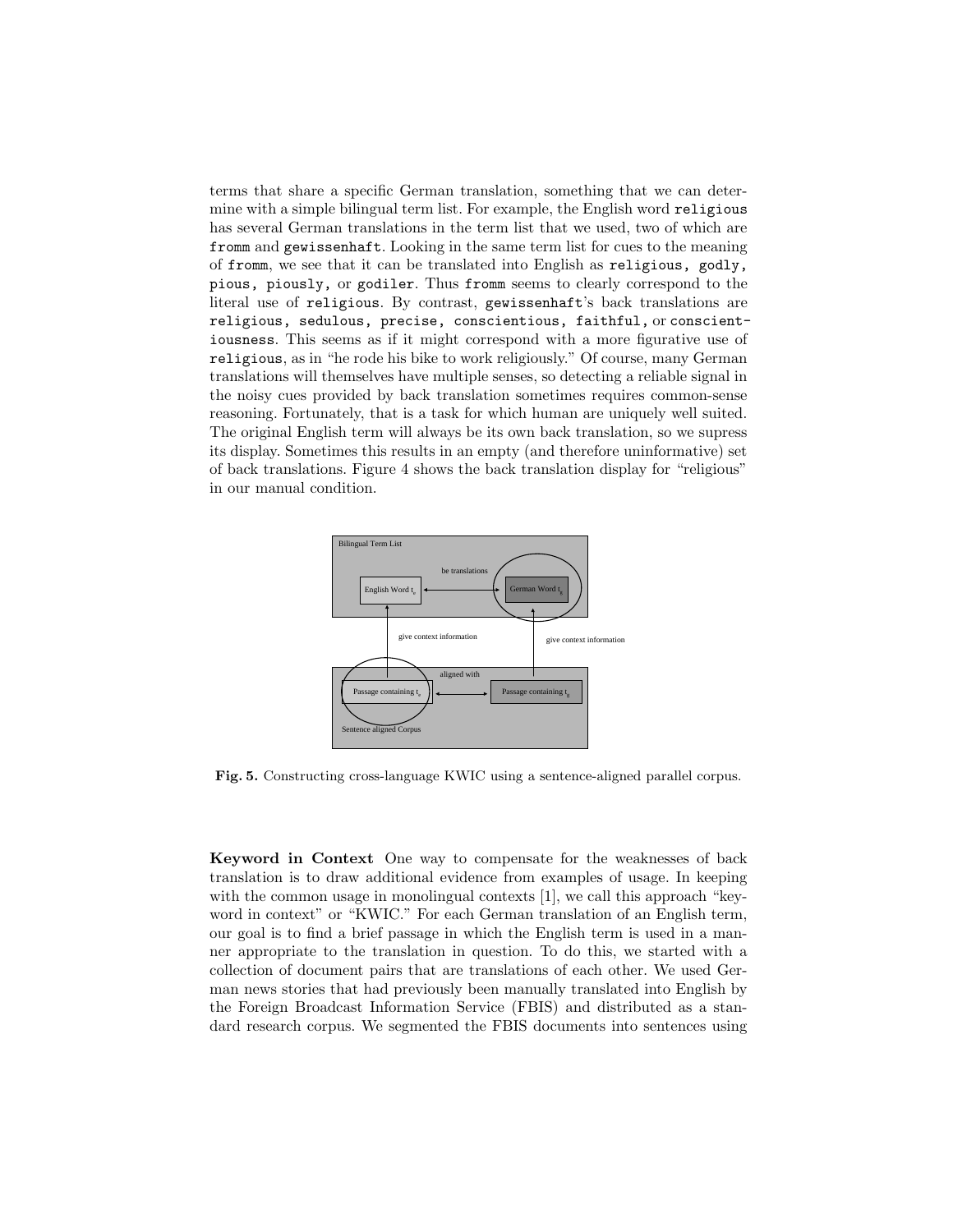rule-based software based on punctuation and capitalization patterns, and then produced aligned sentence pairs using the GSA algorithm (which uses dynamic programming to discover a plausible mapping of sentences within a paired documents based upon known translation relationships from the bilingual term list, sentence lengths and relative positions in each documents). We presented the entire English sentence, favoring the shortest one if multiple sentence pairs contained the same English term.<sup>5</sup>

Formally, let  $t_e$  be an English term for which we seek an example of usage, and let  $t<sub>g</sub>$  be the German translation from the bilingual term list that is of interest. Let  $S_e$  and  $S_g$  be the shortest pair of sentences that contain  $t_e$  and  $t_q$  respectively. We then present  $S_e$  as the example of usage for translation  $t_q$ . Figure 5 illustrates this process.

## 3 Experiment Design

Our experiment is designed to test the utility of user-assisted query translation in an interactive cross-language retrieval system. We were motivated to explore this question by two potential benefits that we foresaw:

- The effectiveness of ranked retrieval might be improved if a more refined set of translations for key query terms were known.
- The searcher's ability to employ the retrieval system might be improved by providing greater transparency for the query translation process.

Formally, we sought to reject the null hypotheses that there is no difference between the  $F_{\alpha=0.8}$  achieved using the automatic and manual systems. The F measure is an outcome measure, however, and we were also interested in understanding process issues. We used exploratory data analysis to improve our understanding how the searchers used the cues we provided.

#### 3.1 Procedure

We followed the standard protocol for iCLEF 2002 experiments. Searchers were sequentially given four topics (stated in English), two for use with the manual system and two for use with the automatic system. Presentation order for topics and system was varied systematically across searchers as specified in the track guidelines. After an initial training session, they were given 20 minutes for each search to identify relevant documents using the radio buttons provided for that purpose in our user interface. The searchers were asked to emphasize precision over recall (by telling them that it was more important that the document that they selected be truly relevant than that they find every possible relevant document). We asked each searcher to fill out brief questionnaires before the first

<sup>&</sup>lt;sup>5</sup> We did not highlight the query term in current version due to time constraints. Another limitation of current implementation is that a briefer passage may serve our purpose better in some cases.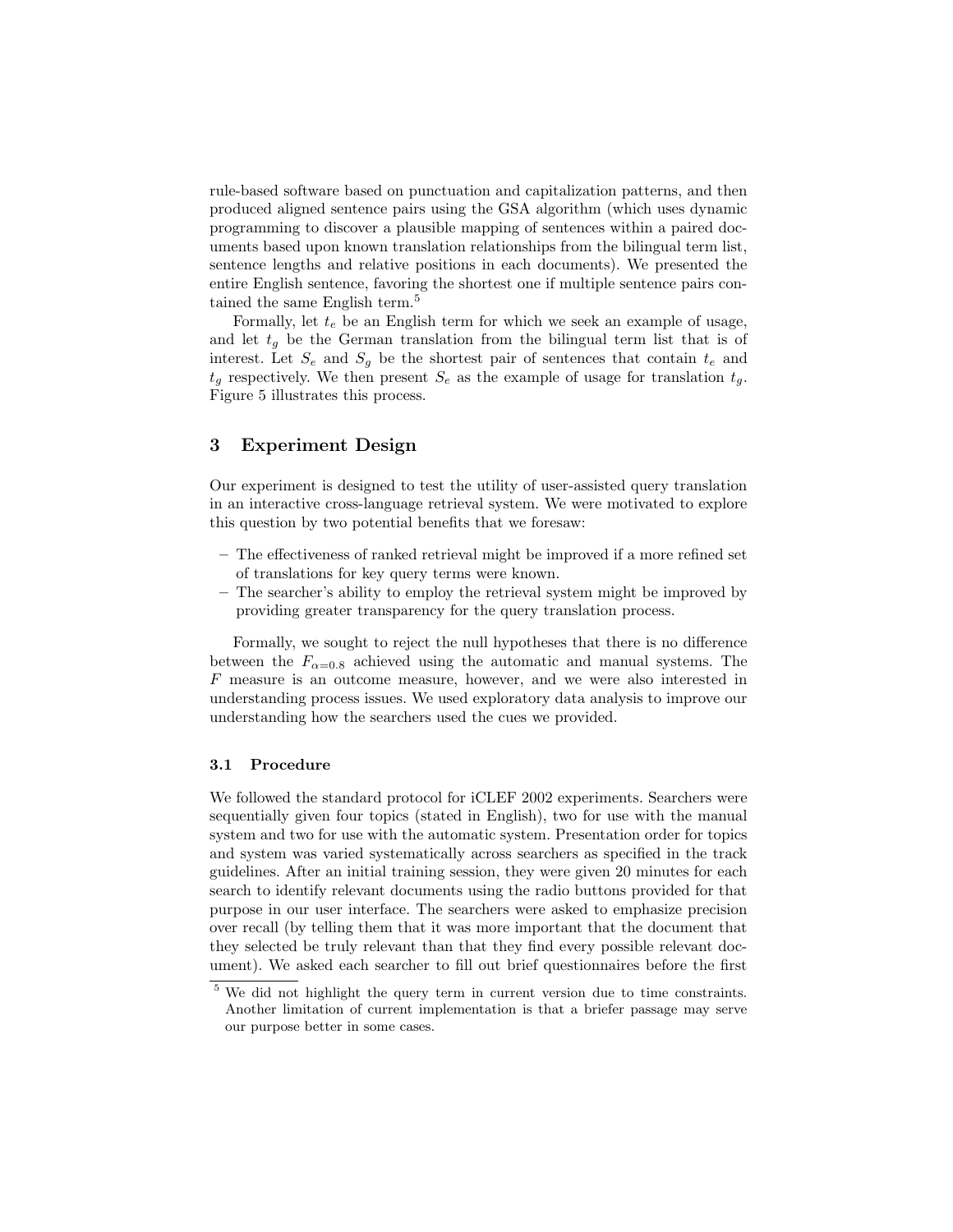search (for demographic data), after each search, and after using each system. Each searcher used the same system at a different time, so we were able to observe each individually and make extensive observational notes. We also conducted a semi-structured interview (in which we tailored our questions based on our observations) after all searches were completed.

We conducted a pilot study with a single searcher (umd01) to exercise our new system and refine our data collection procedures. Eight searchers (umd02 umd09) then performed the experiment using the eight-subject design specified in the track guidelines <sup>6</sup> . While preparing our results for submission, we noticed that no SDA document appeared in any ranked list. Investigation revealed that InQuery had failed to index those documents because we had not configured the SGML parsing correctly for that collection. We therefore corrected that problem, recruited four new searchers (umd10-umd13), and repeated the experiment, this time using the four-subject design specified in the track guidelines.

We submitted all twelve runs for use in forming relevance pools, but designated the second experiment as our official submission because the first experiment did not comply with one requirement of the track guidelines (the collections to be searched). Our results from the first experiment are, however, interesting for several reasons. First, it turned out that topic 3 had no relevant documents in the collection searched in the first experiment.<sup>7</sup> This happens in real applications, of course, but the situation is rarely studied in information retrieval experiments because the typical evaluation measures are unable to discriminate between systems when no relevant documents are exist. Second, the number of relevant documents for the remaining three topics was smaller in the first experiment than the second. This provided an opportunity to study the effect of collection characteristics on searcher behavior.

For convenience, we refer to the first experiment as the small collection experiment, and the second as the large collection experiment.

#### 3.2 Measures

We computed the following measures in order to gain insight into search behavior and search results:

- $-F_{\alpha=0.8}$ , as defined in the track guidelines (with "somewat relevant" documents treated as not relevant). We refer to this condition as "strict" relevance judgments. This value was computed at the end of each search session.
- $-F_{\alpha=0.8}$ , but with "somewat relevant" documents treated as relevant. We refer to this condition as "loose" relevance judgments. This vale was also computed for each session.
- Mean uninterpolated Average Precision (MAP) for the ranked list returned by each iteration of a search process.

<sup>6</sup> http://terral.lsi.uned.es/iclef/2002/

 $^7$  In this paper, we number the topics 1, 2, 3, and 4 in keeping with the track guidelines. These correspond to CLEF topic numbers c053, c065,c056 and c080, respectively.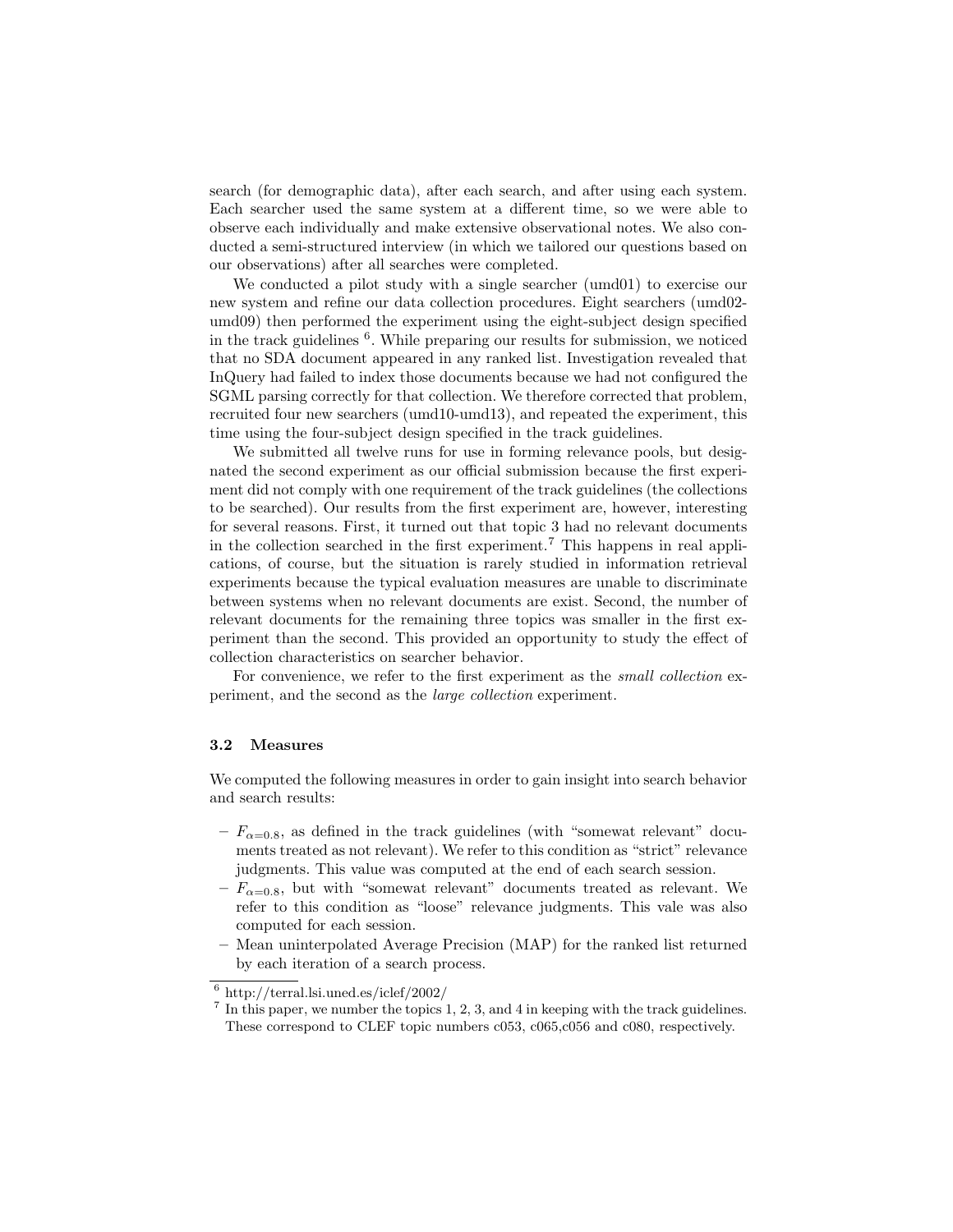- A variant of MAP in which documents already marked as "highly relevant" are placed at the top of the ranked list (in an arbitrary order). We refer to this measure as "MAP-S" (for "strict").
- A second variant of MAP in which documents already marked as "highly relevant" or "somewhat relevant" are placed at the top of the ranked list (in an arbitrary order). We refer to this measure as "MAP-L" (for "loose").
- A third variant of MAP in which only the documents statisfying the two conditions  $-1$ ) they are already marked as "highly relevant" by the subject; 2) they are the real relevant documents according to "ground truth" – are placed at the top of the ranked list (in an arbitrary order). We refer to this measure as "MAP-R" (for "real").
- The total examination time (in seconds) for each document, summed over all instances of examination for the same document. If the full text of a document was never examined, an examination time of zero was recorded.
- The total number of query iterations for each search.

The set oriented measures (strict and loose  $F$ ) are deigned to characterize end-to-end task performance using the system. The rank-oriented measures (MAP, MAP-S, MAP-L and MAP-R) are designed to offer indirect insight into the query formulation process by characterizing the effect of a query based on the density of relevant documents near the top of the ranked list produced for that query (or for queries up through that iteration by either viewing from the point of the subject's own sense of performance, in the case of MAP-S and MAP-L, or viewing from the actual performance, in the case of MAP-R). Examination time is intended for use in conjunction with relevance judgment categories, in order to gain some insight into the relevance judgment process. We have not yet finished our trajectory analysis or the analysis of examination duration, so in this paper we report results only for the final values of  $F_{\alpha=0.8}$  and for the number of iterations.

#### 4 Results

#### 4.1 Searchers

Our searcher population was relatively homogeneous. Specifically, they were:

- Affiliated with a university. Every one of our searchers was a student, staff member or faculty member at the University of Maryland.
- Highly educated. Ten of the 12 searchers are either enrolled in a Masters degree program or had earned a Masters degree or higher. The remaining two were undergraduate students, and they are both in the small collection experiment.
- Mature. The average age over all 12 searchers was 31, with the youngest being 19 and the oldest being 43. The average age of the four searchers in the large collection experiment was 32.
- Mostly female. There were three times as many female searchers as males, both overall and in the large collection experiment.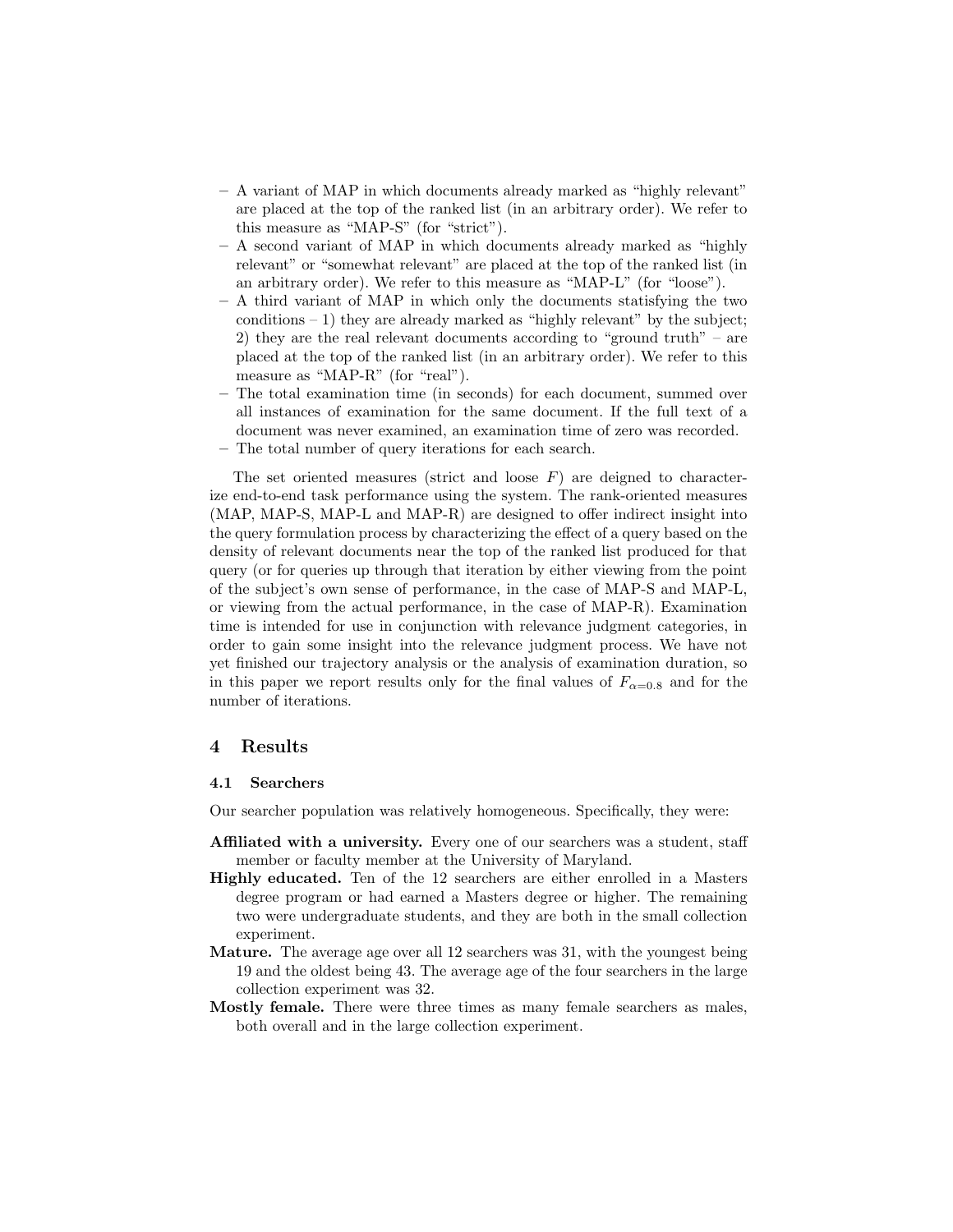- Experienced searchers. Six of the 12 searchers held degrees in library science. The searchers reported an average of about 6 years of on-line searching experience, with a minimum of 4 years and maximum of 10 years. Most searchers reported extensive experience with Web search services, and all reported at least some experience searching computerized library catalogs (ranging from "some" to "a great deal"). Eleven of the 12 reported that they search at least once or twice a day. The search experience data for the four participants in the large collection experiment was slightly greater than for the 12 searchers as a whole.
- Not previous study participants. None of the 12 subjects had previously participated in a TREC or or iCLEF study.
- Inexperienced with machine translation. Nine of the 12 participants reported never having used any machine translation software or free Web translation service. The other 3 reported "very little experience" with machine translation software or services. The four participants in the large collection experiment reported the same ratio.

Native English speakers. All 12 searchers were native speakers of English.

Not skilled in German. Eight of the 12 searchers reported no reading skills in German at all. Another 3 reported poor reading skills in German, and one (umd12) reported good reading skill in German. Among the four searchers in the large collection experiment, 3 reported no German skills, with the fourth reporting good reading skills in German.



Fig. 6.  $F_{\alpha} = 0.8$ , large collection, by condition and topic.

#### 4.2 Large Collection Experiment

Our official results on the large collection experiment found that the manual system achieved a 48% larger value for  $F_{\alpha=0.8}$  than the automatic system (0.4995)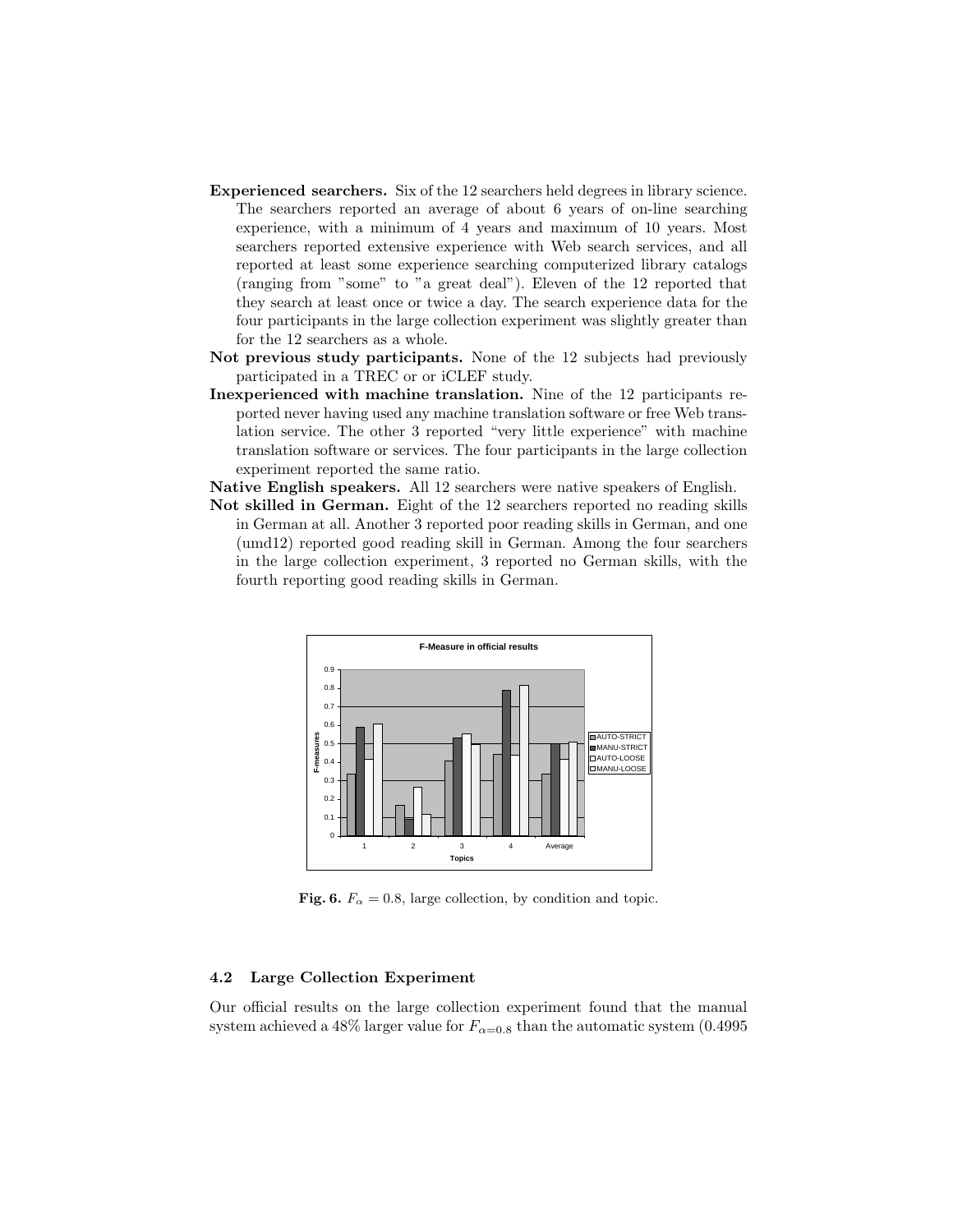vs. 0.3371). However, the difference is not statistically significant, and the most likely reason is the samll sample size. The presence of a searcher with good reading skills in German is also potentially troublesome given the hypothesis that we wished to test. We have not yet conducted searcher-by-searcher analysis to determine whether searcher umd12 exhibited search behaviors markedly different from the other 11 searchers. For contrast, we recomputed the same results with loose relevance. In that case, the searchers in our large collection experiment achieved a 22% increase in  $F_{\alpha=0.8}$  over the automatic system (0.5095 vs. 0.4176).

As Figure 6 shows, the manual system achieved the largest improvements for topics 1 (Genes and Diseases) and 4 (Hunger Strikes) with strict relevance, but the automatic system actually outperformed the manual system on topic 2 (Treasure Hunting). Loose relevance judgments exhibited a similar pattern. Searchers that were presented with topic 2 in the manual condition reported (in questionnaire) that it was more difficult to identify appropriate translations for topic 2 than for any other topic, and searchers generally indicated that they were less familiar with topic 2 than with other topics. We have not yet completed our analysis of observational notes, so we are not able to say whether this resulted in any differences in search behavior. But it seems likely that without useful cues, searchers removed translations that would have been better off keeping. If confirmed through further analysis, this may have implications for user training.



Fig. 7.  $F_{\alpha} = 0.8$ , small collection group, by condition.

#### 4.3 Small Collection Experiment

The results of the small collection experiment shown in Figure 7 are quite different. The situation is reversed for topic 1, with automatic now outperforming manual, and topic 4 no longer discriminates between the two systems.<sup>8</sup> Overall,

<sup>8</sup> Topic 3, with no relevant documents in the small collection, is not shown.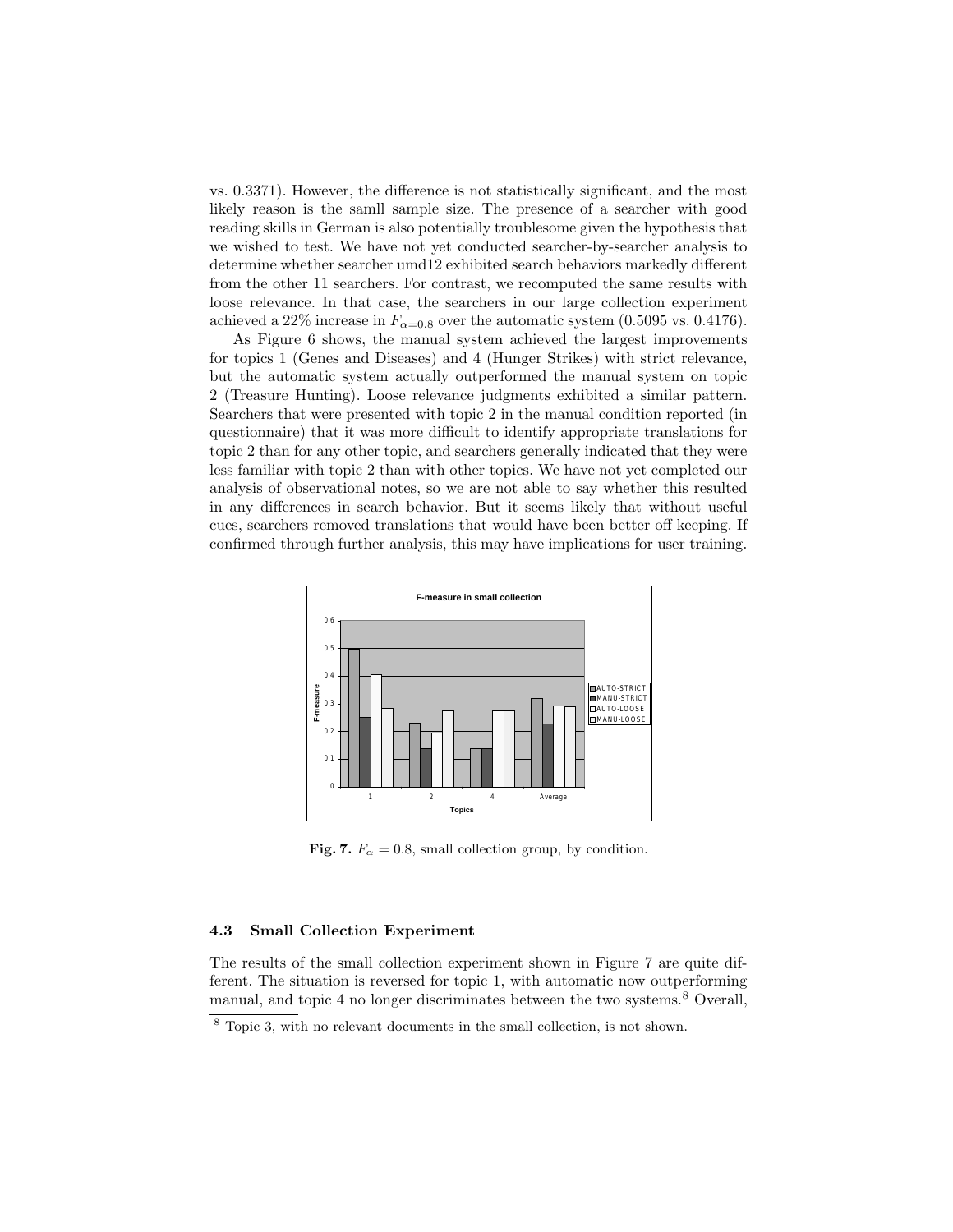the manual and automatic systems could not be distinguished using loose relevance (0.2889 vs 0.2931), but the automatic system seemed to do better with strict relevance (0.2268 vs 0.3206). Again, we did not find that the difference is statistically significant. The data that we have analyzed does, however, seem to suggest that our manual system is better suited to cases in which there are a substantial number of relevant documents. We plan to use this question to guide some of our further data analysis.

#### 4.4 Subjective Assessment

We analyzed questionnaire data and interview responses in an effort to understand how participants employed the systems and to better understand their impressions about the systems. Questionnaire responses are on a 1-5 scale (with 1 being "not at all," and 5 being "strongly agree").

Searchers in the large collection experiment reported that the manual and automatic systems were equally easy to search with (average 3.5), but searchers in the small collection experiment reported that the automatic system was easier to use than the manual system (3.4 vs. 2.75).

Searchers in the large collection experiment reported an equal need to reformulate their initial queries with both systems (average 3.25), but searchers in the small collection experiment reported that this was somewhat less necessary with the automatic system  $(3.9 \text{ vs. } 4.1)$ . One searcher, umd07 reported that it was "extremely necessary" to reformulate queries with both systems. We notice from his/her answers to our open questions that he/she thought the query translations were "usually very poor," and he/she would like both systems support Boolean queries, proximity operators and truncations so that "noise" could be removed.

Searchers in the large collection experiment reported that they were able to find relevant documents more easily using the manual system than the automatic system (4.0 vs. 3.5), but searchers in the small collection experiment had the opposite opinion (2.6 vs. 3.0).

For questions unique to the manual system, the large collection group reported positive reactions to the usefulness of user-assisted query translation (with everyone choosing a value of 4). They generally felt that it was possible to identify unintended translations (an average of 3.5), and that and most of the time the system provided appropriate translations (average of 3.9).

Most participants reported that they were not familiar with the topics, with topic 3 (European Campaigns against Racism) having the most familiarity, and topics 1 and 2 having the least.

#### 4.5 Query iteration analysis

We determined the number of iterations for each search through log file analysis. In the large collection experiment, searchers averaged 9 query iterations per search across all conditions. Topic 2 had the largest number of iterations (averaging  $16$ ), topic 4 had the fewest (averaging 6). Topics 1 and 2 exhibited little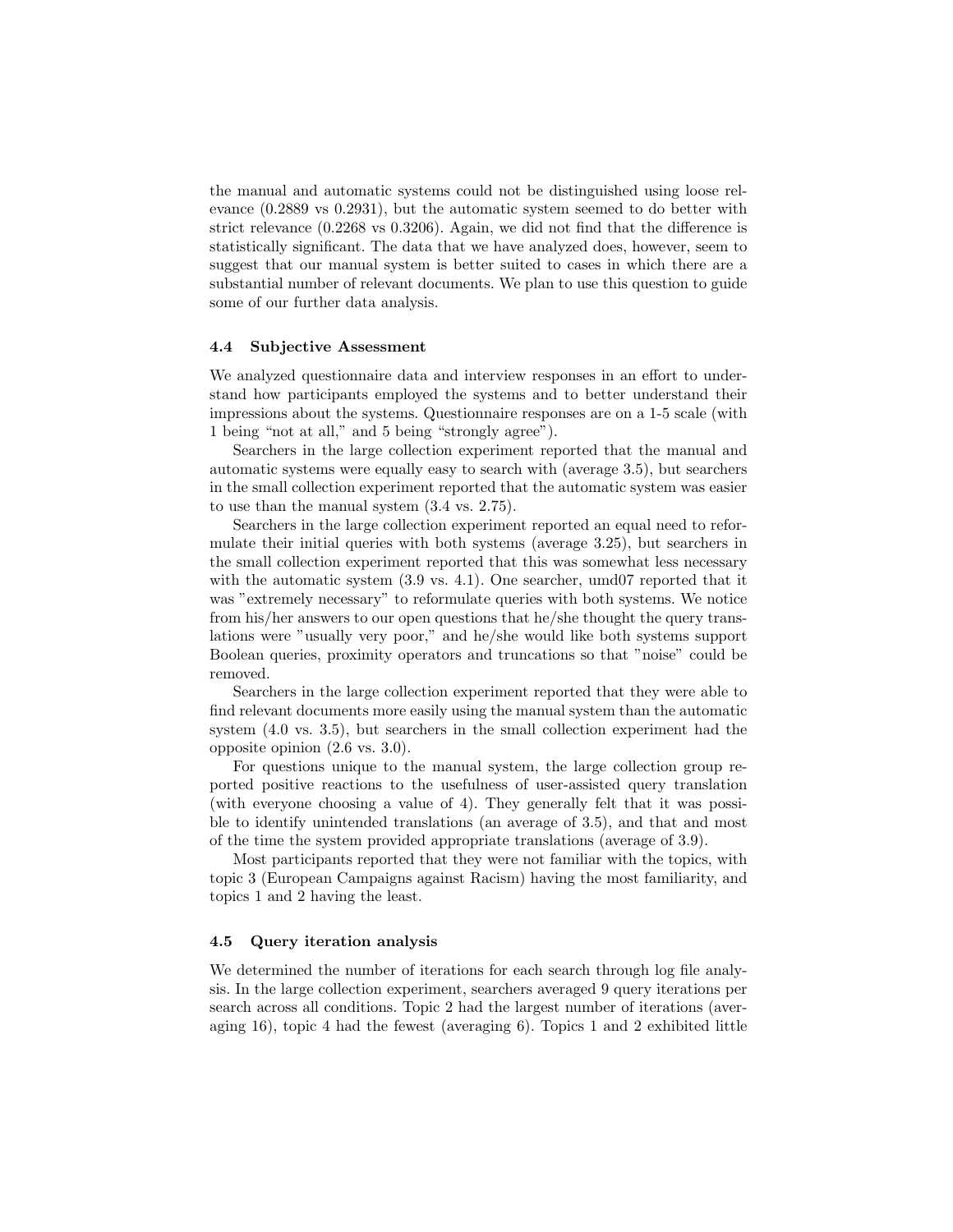difference in the average number of iterations across systems, but topics 3 and 4 had substantially fewer iterations with the manual system. In the small collection experiment, searchers performed substantially more iterations per search than that in the large collection experiment, averaging 13 iterations per search across all conditions. Topic 2 again has the greatest number of iterations (averaging 16), while topic 1 had the fewest (averaging 8).

#### 4.6 The effect of the number of relevant documents

The unexpected problem with indexing the SDA collection reduced the number of searchers that contributed to our official results, but it provided us with an extra dimension for our analysis. Searchers in the large collection and small collection experiments were generally drawn from the same population, were given the same topics, used the same systems, and performed the same tasks. The main difference is the nature of the collection that they searched, and in particular the number of relevant documents that were available to be found. Summarizing the results above from this perspective, we observed the following differences between the two experiments:

- Objectively, searchers seemed to achieve a better outcome measure with the manual system in the large collection experiment, but they seemed to do better with the automatic system in the small collection experiment.
- Subjectively, searchers preferred using the manual system in the large collection experiment, but they preferred the automatic system in the small collection experiment.
- Examining search behavior, we found that the average number of query refinement iterations per search was inversely correlated with the number of relevant documents.

We have not yet finished our analysis, but the preponderance of the evidence that is presently available suggests that collection characteristics may be an important variable in the design of interactive CLIR systems. We believe that this factor should receive attention in future work on this subject.

## 5 Conclusion and future work

We focused on supporting user participation in the query translation process, and tested the effectiveness of two types of cues—back translation and keyword in context in an interactive CLIR application. Our preliminary analysis suggests that together these cues can sometimes be helpful, but that the degree of utility that is obtained is dependent on the characteristics of the topic, the collection, and the available translation resources.

Our experiments suggest a number of promising directions for future work. First, mean average precision is a commonly reported measure for the quality of a ranked list (and, by extension, for the quality of the query that led to the creation of that ranked list). We have found that it is difficult to draw